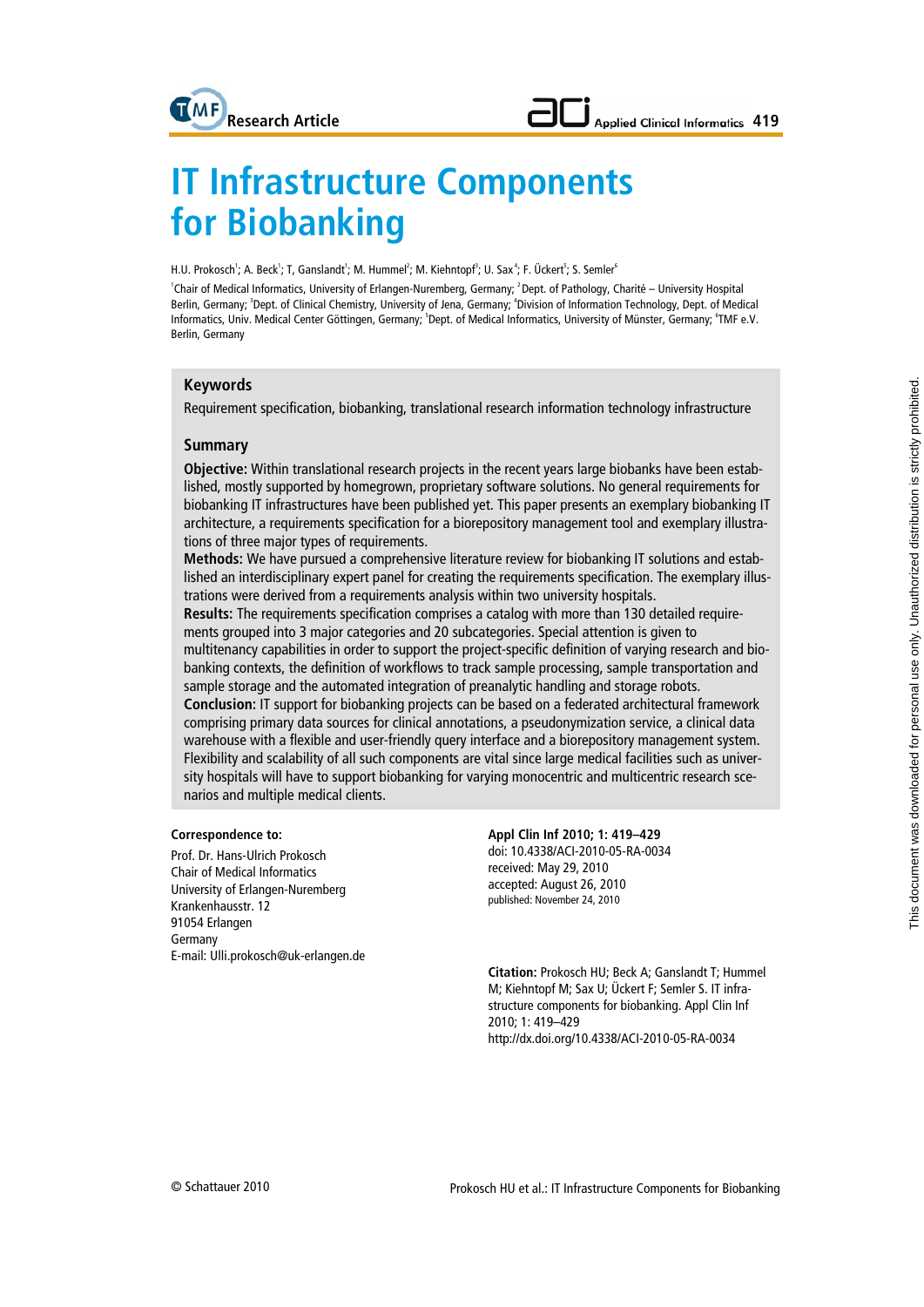

# **Introduction**

In translational medicine, research projects in the recent years have aimed at efficiently integrating biological findings, genomic data, new molecular technologies and patient phenotype data in order to improve our knowledge on the human diseases and on the potential and limitations of new diagnostic and therapeutic measures [1]. Such research increasingly relies on high quality collections of human biospecimens leading to a rapid increase in biobanking projects. While traditionally clinical researchers only had to focus on the collection and storage of phenotypic clinical data within clinical research warehouses (e.g. [2–5]), electronic data capture systems (EDC) or clinical trials management systems (e.g. [6–12]), there is an abundant need for also collecting high quality human biological samples in the genomic era (e.g. blood, tissue or DNA).

Biobanking is currently being applied in a wide variety of research initiatives. The collection and storage of tissue samples within hospital-based comprehensive cancer centers (mostly initiated and managed by pathology departments) [13], the creation of large biobanks in multicenter research networks [14, 15] and small monocentric collections within specific clinical trials are just examples of this development. Even though literature shows that much progress has already been made in these areas, it has been stated that the specific development of information systems, especially to support biobanking activities, still is a rate-limiting challenge for even faster high quality translational research [16]. In order to optimize the transformation of biomedical data and genomic data into proactive, predictive, preventive, and participatory health, new concepts and methodologies for sample management, data storage, data linkage, data analysis and data interpretation are required.

The term 'biobank' has been used since about 1996 [17] in order to describe collections of various types of biological samples. In 2006 the OECD [18] has defined a 'biobank' as 'a collection of biological material and the associated data and information stored in an organized system for a population or a large subset of a population'. Based on this, biobanks can be seen as dedicated research infrastructure components, which enable the linkage of physical samples, their storage locations and their 'quality assured history since their original time of sampling' with associated, well documented clinical data. For managing such a biobank, Yuille et al. have emphasized the need for an efficient information infrastructure as a critical component in life-sciences research and have even created the term 'biobank informatics' as a discipline with the purpose of identifying the complete scope of information structures needed and of analyzing how available nomenclature and coding systems can be used for storing and retrieving biobank information [19].

In this context numerous IT-applications have been developed in the last five years in order to support the daily work of biobanking facilities as well as researchers who need to identify specific patient subsets with respective clinical annotations and samples stored within the biobank freezers. Nevertheless, existing publications are mostly limited to either high level descriptions of the database and communication structure as well as the biobank's data safety concept [14] or very technical implementation details [15]. The latter publication nicely illustrates how the different components of the information processing infrastructure support processes and workflows between the partners, such as sampling, labelling, sample documentation, freezer capacity management and quality control for a three centre clinical study in Greifswald and Berlin.

Patel et al. have presented an informatics model for tissue banks as a result of their implementation and experience within the NCI Cooperative Prostate Cancer Tissue Resource. They describe their operating procedures for human subjects´ protection and data collection as well as their data collection application and the methods applied for data transmission [20]. An important issue in their work was to develop a set of common data elements for the annotation of the collected tissues within the four cooperating institutions [21] and to provide a user friendly public query tool supporting researchers in identifying patient subsets from the complete cohort of over 6,000 cases with 38,000 tissue blocks. In another publication Ölund et al. present their development of BIMS (the 'biobank information management system for the 21st century') applied at Karolinska Institute (Stockholm) [22]. They outline the current information management challenges and describe their approach to data integration, their methods for data extraction from the original primary sources,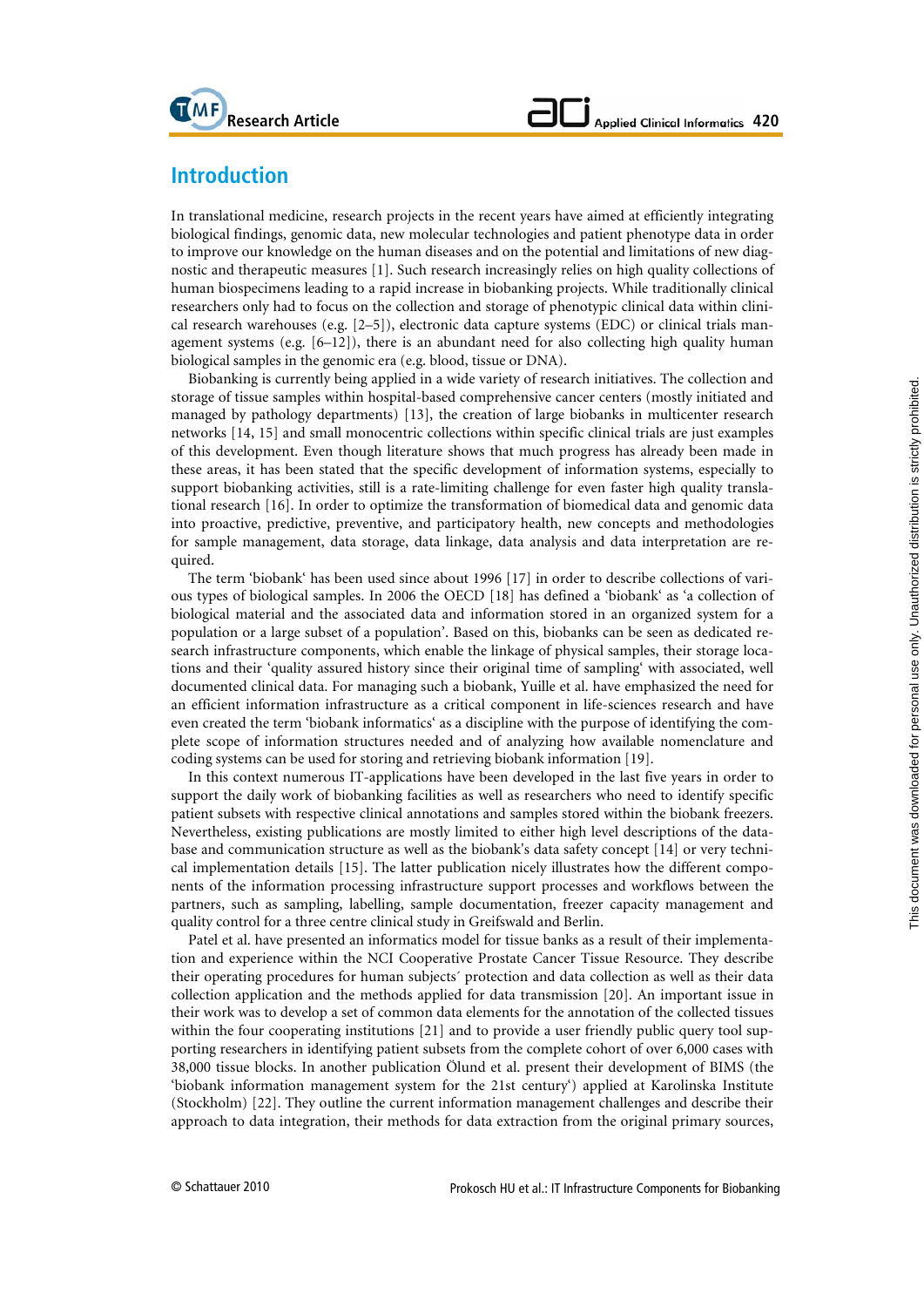

their de-identification concept, the consolidation of data in a shared data model and the abstraction layer which then provides the query environment for the researchers [22].

While all such publications provide informative illustrations of particular IT implementations in dedicated research environments, according to our investigations there is no publication providing a structured catalog of requirements which need to be fulfilled by an IT solution for the different biobanking scenarios. For this purpose in 2009 the German Telematics Platform for Networked Medical Research (TMF) has initiated a strategic project in order to develop a requirements catalog for IT solutions in biobanking and to perform a brief analysis of the respective software market in Germany [23]. Within this publication we aim at presenting the catalog resulting from this project and exemplary illustrating some of the major requirements in various biobanking scenarios.

# **Methods**

As a first step within this project, a comprehensive literature research has been performed to identify publications which have presented concepts, requirements and solutions for information technology implementations for biobanks. As a result of this investigation, numerous publications have been retrieved on various biobanking issues, but real descriptions of functionalities provided by respective IT solutions are sparse. In many publications isolated aspects of information technology are combined with organizational, ethical and data security aspects. Conceptually IT implementations vary between three different levels of biobanking, which are single institution/project biobanks, biobanks of research networks as well as national and international biobanking collaboration scenarios [24–28]. It has then been decided to primarily focus on requirements for the basic management of samples, storage locations and clinical annotations as well as the processes related with sample acquisition, transportation, storage, quality assurance measures and clinical phenotype documentation.

Data security concepts are vital in these IT solutions. They have already been analyzed in an earlier TMF project. In this context a generic data security framework for medical research networks has been defined, based on intense discussions with the German data protection commissioners on national and federal level [29]. This was the basis for the TMF biobanking data protection scheme which relies on the following three key issues:

- separation of informational powers
- pseudonymization
- identity management based on trusted third party (TTP) services, keeping identity data and their associated pseudonyms separate from databases with medical and genetic data.

In this context separation of informational powers implies

- physical separation of identity data (patient list) from medical data (research database)
- physical separation of the data bases storing logistic sample information (sample database), analysis results/genetic data (analysis database) and medical annotation data (research database)

For further details we refer to the comprehensive publications of the TMF data security working group [30, 31].

In special situations (e.g. when not being able to receive a proband´s informed consent for "old" biomaterial or when setting up a cross-institutional biobanking network) pseudonymization of patients may not be sufficient, thus requiring full anonymization. In such scenarios it shall not be neglected, that the combination of experimental (especially genetic) data with detailed patient data poses even further requirements for data protection. Even in the absence of personal data, patient re-identification through the combination of large datasets cannot be excluded [24, 32, 33]. Therefore, particularly when comprehensive patient-related data will be shared with the scientific community outside the hospital environment in which the patient has been treated, the implementation of more far reaching anonymization tools (e.g. based on the concept of k-anonymity [34–36]) is necessary [24].

In order to construct a comprehensive requirements catalog an expert panel has been established with two clinical specialists with comprehensive biobanking experience (MH and MK) and a back-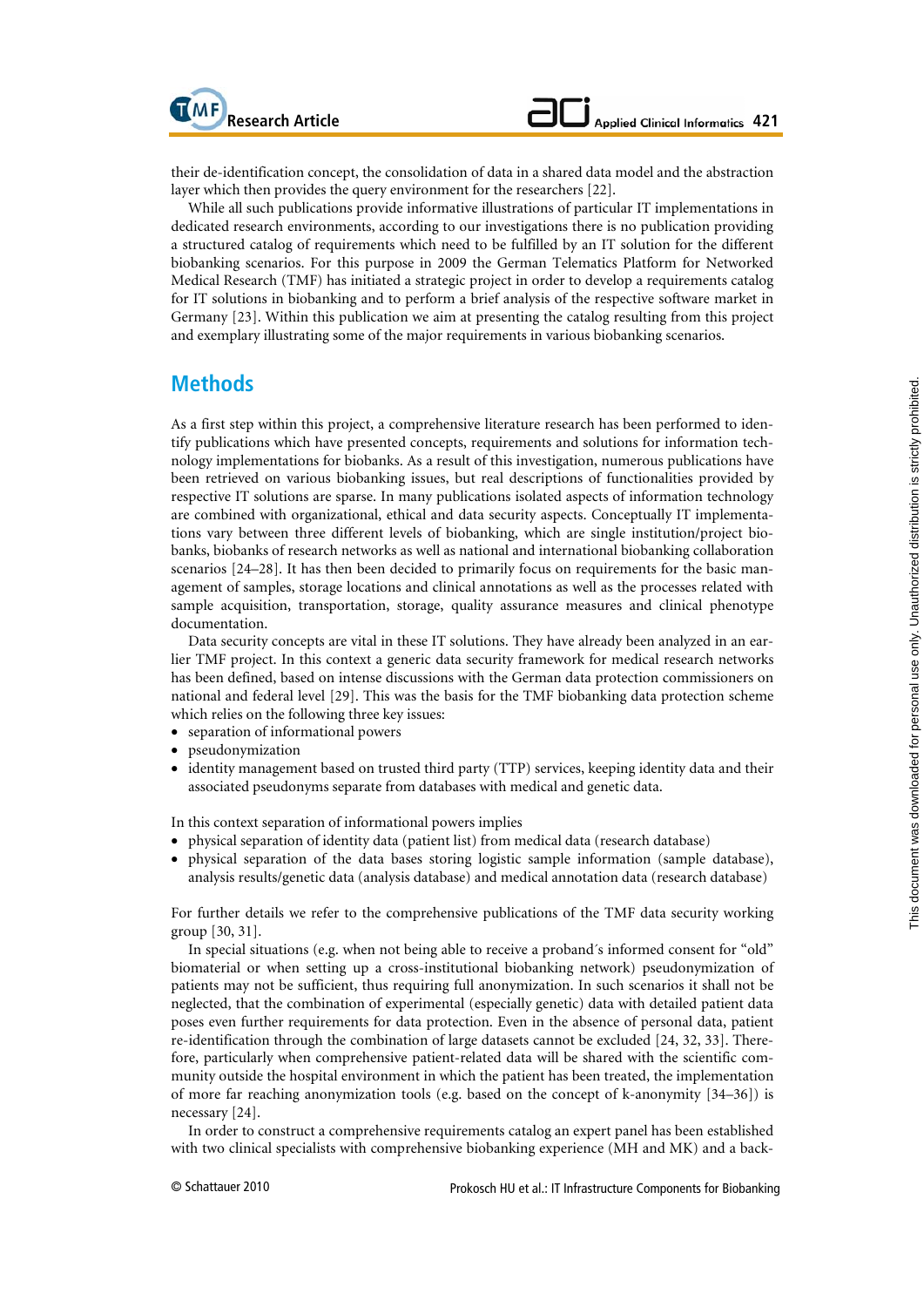

ground in pathology and laboratory medicine, as well as two medical informatics specialists with comprehensive experience in establishing IT infrastructures for medical research networks (US and FÜ). This panel has been moderated by the main author (HUP, a medical informatics specialist and hospital CIO) in order

- to collect a large set of requirements in a first sampling round,
- to create a set of high level categories for such requirements and
- to structure and to categorize the list of requirements into such categories within a second round.

## **Results**

After the first round of consecutive input from the four domain experts about 150 functionalities (process steps which need to be supported) have been identified. From those, three main categories and 20 subcategories have been defined in order to categorize the set of requirements. In the second round wording for the different requirement specifications has been refined and every requirement has been mapped into one of the 20 subcategories. In a final round the complete catalog has been checked again to eliminate redundancies and check for inconsistencies. This finally resulted in a specification catalog with more than 130 requirements grouped into 3 major categories and 20 subcategories (compare Table 1)

Usually, biobanks compliant with high quality assurance standards will be implemented within either university hospitals or within large non-university research institutions. Especially within a university hospital environment the design of a biobanking information technology infrastructure needs to consider the typically very heterogeneous IT environment which is already established and has grown over decades within hospitals. While the requirements defined in the specification catalog according to the categories presented in  $\blacktriangleright$  Table 1 focus on supporting the logistic and medical processes around biobanking, a second, more architectural and technical view needs to contemplate this, considering best practice concepts at the information system level. Within university hospitals biobanking will in the future be pursued by varying clinical specialties and in a variety of research contexts. Nevertheless, it will be impossible to establish and maintain different IT solutions always serving to 100% only one specialized research and biobanking scenario. Instead, a generic architecture (compare  $\blacktriangleright$  Fig. 1) is required, which may support varying laboratory environments and storage concepts over time.

In order to minimize the effort to gather and document clinical annotations (e.g. phenotype descriptions of study subjects from whom samples are taken) and further comply with the TMF data security framework, one basic biobanking component is a clinical data warehouse (CDW). It may either receive its data input stream from an institution-based electronic medical record (or in more heterogeneous IT environments from several hospital based information systems) or (within a multicenter research project) from a clinical trials database/electronic data capture system or a specialized registry database. While a study subject´s medical data are typically already stored in a de-identified manner within a research project, they are linked with respective identification data within a hospital´s electronic medical record. Therefore a second important component of the biobanking IT environment is a pseudonymization service which shall always be applied before uploading medical data from the hospital´s routine clinical care database into the clinical data warehouse. The third core component is then constituted by a typical LIMS biorepository management submodule. In order to allow sharing of clinical annotations between multiple national and international biobanks the clinical data warehouse component needs to be able to provide anonymized export data sets, which could then be integrated within larger global biobanking networks such as currently established for example within CRIP [24] in Europe or CPCTR in the US [21].

This federated approach implies that the subset of requirements focusing on the creation of clinical annotations typically needs to be fulfilled either by the tools to define clinical assessment forms within the hospital´s clinical information system or by the eCRF generation/definition tool of the clinical trials management system. Secondly, the subsets of requirements associated with the flexible querying of clinical annotations and defining sample/research project requests needs to be fulfilled by the clinical data warehouse. Finally all requirements regarding the efficient sample ac-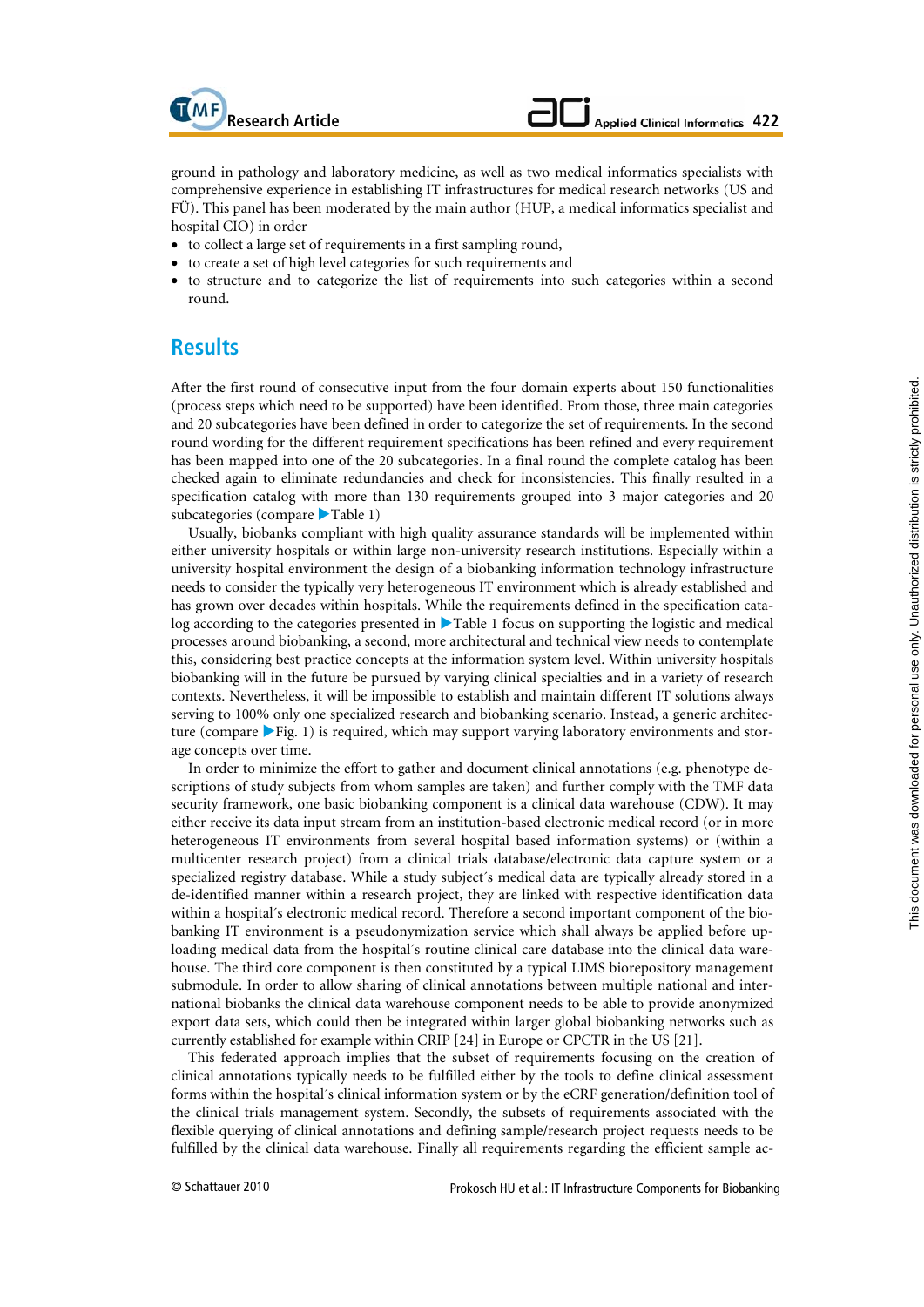

quisition, tracking of sample transportation, preanalytical sample annotation, sample storage management and quality assurance measures need to be fulfilled by the biorepository management component.

Listing and describing all the requirements of our specification would go far beyond the scope of this article. Therefore, we have decided to include the complete requirement catalog as additional online material with this publication and in the following only concentrate on few important aspects which describe a) the complexity of such an IT implementation within a university hospital and b) illustrate the flexibility required from the toolbox provided with the biorepository management solution in order to allow the biobanking team to create workflows completely adapted to their specific research scenario.

## **Project-specific definition of the research and storage context**

**TMF** Research Article

Before even documenting the acquisition and handling of any biosample, for every research project the particular setup needs to be performed by the biobanking system manager. Roles with associated access rights and permitted functionalities need to be created. All persons involved in the research project need to be entered into the system and linked with their respective role. The storage infrastructure and hierarchy needs to be configured and finally metadata which shall be used to characterize the various sample types to be managed within the project need to be defined. Even when sometimes people or resources within a biobank may overlap between research projects, staff members role definitions can vary across projects and storage sublocations may be specifically reserved for one particular project. Further, sample metadata descriptions may be different from one project to another. Therefore, the setup configuration tool needs to support flexible project-specific parametrization of all such core elements taking into account basic parameters, which may be the same across all projects, but still keeping all project-specific definitions and access rights completely independent from one project to another. Thus, comprehensive multitenancy is most important when such a biorepository management system is considered to be applied in multiple project environments.

## **Defining Workflows to track sample processing, sample transportation and sample storage**

Depending on the particular research project, the requirements for sample tracking may vary extremely. Within a central hospital environment sample acquisition is usually performed in outpatient clinics, on hospital wards, within diagnostic departments such as endoscopy or within the operating rooms. In-house transportation of samples can be standardized and time between sample collection and storage in a freezer is usually short.

Multi-center studies provide a much more complex and less standardized environment. In some projects samples may be collected from study subjects within regionally distributed general medical practices. For liquid samples centrifugation may be carried out within this practice and samples then need to be kept under standardized temperature conditions until they are picked up by a logistic service provider. Transportation then may take several hours and for long distance transports shipping companies sometimes even change transportation means in between. Risk of destroying or simply losing samples on such transports therefore is much higher than within a hospital. To document all transportation steps, pre- and post-centrifugation delays, type of centrifugation, primary container types and types of longterm storage containers as well as transport times and conditions, much more complex workflow steps and metadata input capabilities need to be supported. Tracking every single transportation step needs to be supported and simplified by specific worklists, in which one particular sample may change its status several times until its final storage in a biobank freezer is documented. A workflow and data entry screen generator tool as well as the respective workflow engine need to be flexible enough to individualize those documentation steps for every particular scenario. Data entry must be supported through varying modes of access. Secure remote login over the internet is an absolute must for distinct documentation steps. Tracking transportation and reception data may be pursued either by interactive data entry screens or by interfacing with mobile barcode scanners for samples and storage racks. Interfacing with a labora-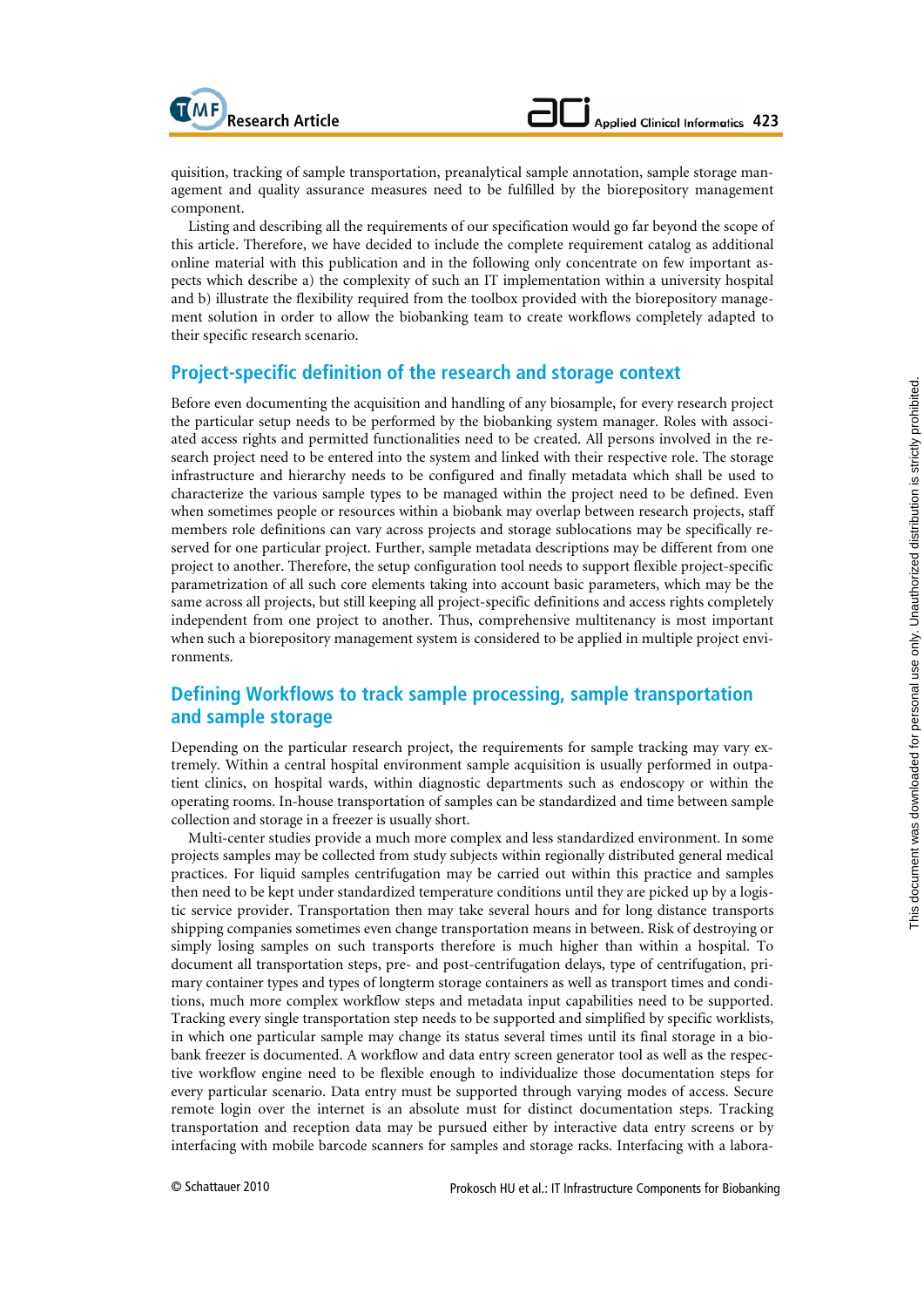

tory or pathology system may be necessary in order to automatically upload sample orders or pursue batch data import.

The more precise the recording of processing variables throughout the sample's life span is carried out, the more accurate and extensive will the extraction of explicit information be, when this is required for clinical or research purposes. Recently an international, interdisciplinary group of researchers has argued that that harmonization of methods to trace preanalytical information is a necessary condition for the development of large-scale research involving samples from different settings. Therefore, the International Society for Biological and Environmental Repositories Biospecimen Science Working Group developed a "Standard PREanalytical Code" (SPREC) that identifies the main preanalytical factors of clinical fluid and solid biospecimens and their simple derivatives [37].

## **Open interfaces to link with high throughput sample preanalytic handling and storage robots**

While smaller biobanks may still rely on manual sample storage handling, large biobanks will more and more need to apply liquid handling platforms for aliquotation and storage of liquid samples in order to keep up with the growing number of samples to manage. Therefore, on one hand data entry of storage locations may be simply pursued through interactive screen dialogues, with support for quickly identifying empty rack positions within a freezer. Furthermore however, interfaces to aliquotation robots will be required in order to automatically acquire volume and location data for aliquot plates. Interfaces to storage robots may even go further and need to support automated batch-processing of samples, controlling the positioning of aliquot plates within freezer racks and automatically instantiate robot-based sample retrieval processes when samples are required for experimental analysis.

Furthermore, monitoring temperature conditions within freezers is an important quality assurance measure. Such temperature logging information need to be automatically transferred via electronic interface into the biorepository management system and be linked with the samples stored in the respective freezer.

## **Discussion**

Despite many advances of biobanking described in the literature, significant issues and limitations still remain that are restricting the impact of translational research. The major issues include the need to increase the quality and standardization of biospecimens collected, to enhance accrual capacity in terms of scale and disease representation, and above all, to maintain public trust in these activities [38]. Sung et al. have further stated that inadequate and inefficient information systems for specialized support of all biobanking activities still present a rate-limiting challenge for even faster high quality translational research [16].

In Germany, biobanking has advanced a lot in recent years (e.g. [13–15]). Nevertheless, IT support is still limited and restricted to proprietary self-developed biorepository management solutions. Commercially available LIMS or EDC-systems with biorepository modules have been applied in many countries, but due to the strict data protection regulations in Germany [29–31] they may not be transferred directly to German biobanking environments. Therefore we have defined a federated architectural framework comprising primary data sources for clinical annotations, a pseudonymization service, a clinical data warehouse with a flexible and user-friendly query interface and a biorepository management system. For the latter we have created a comprehensive requirements specification catalog. Some of those requirements have been described in this paper. We have illustrated that flexible information systems are required in order to individualize sample tracking and documentation flows and adapt them to a varying set of biobanking scenarios.

Since results of research using human biological samples often depend on the 'events' that samples have undergone during their 'lifetime' from sampling through processing, freezing, and thawing prior to usage (the so-called 'pre-analytical variations'), biobanks and their respective biorepository management systems must guarantee traceability of all such events and ideally perform quality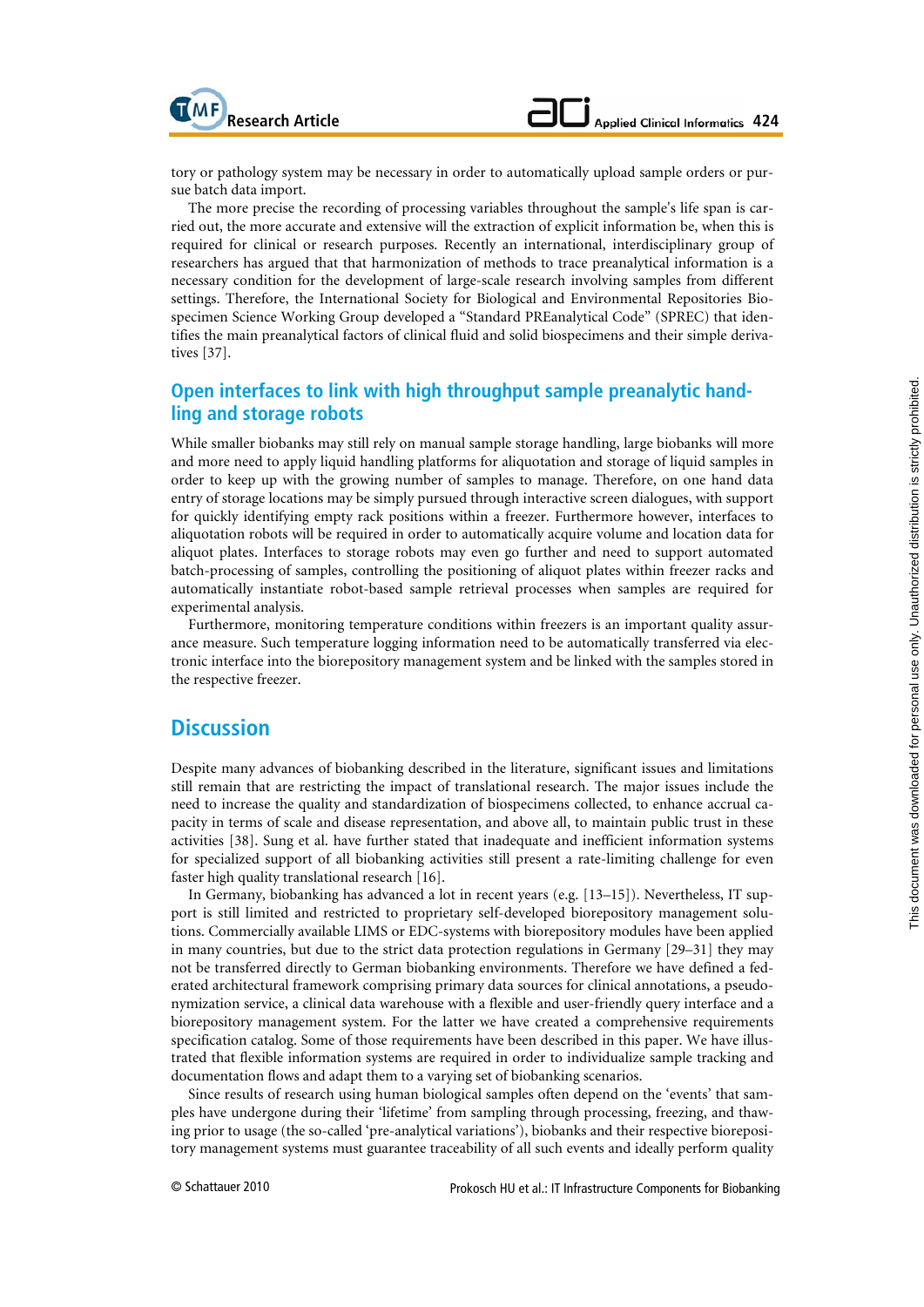

Finally, in the future institutions will probably not only want to establish local institution-based or multicenter biobanks, but need to cooperate on a global transnational, European or even worldwide level [24]. IT-solutions within local institutions therefore need to be adaptable to such future requirements and scalable for their integration in larger biobanking networks. For this purpose, the German ministry of research (BMBF) has just provided grant support for the TMF-initiated P2B2 project, which aims at implementing a web-based national project portal within the newly established German biobanking register and shall also provide links to the upcoming BBMRI network.

#### **Acknowledgments**

This work was supported in part by the Deutsche Forschungsgemeinschaft (KFO 179) and by the TMF eV.

#### **Clinical Relevance Statement**

 **Research Article** 

Providing efficient IT-support for biobanking will be essential for clinical and translational research projects. This paper provides an IT-architecture for biobanking, a categorization of functional requirements, the complete requirement specification (as an online appendix) and exemplary illustrations of some major requirements.

#### **Conflict of Interest**

The author(s) declare that they have no competing interests.

#### **Human subject research**

The study was performed in compliance with the World Medical Association Declaration of Helsinki on Ethical Principles for Medical Research Involving Human Subjects. There were no human subjects involved within this project.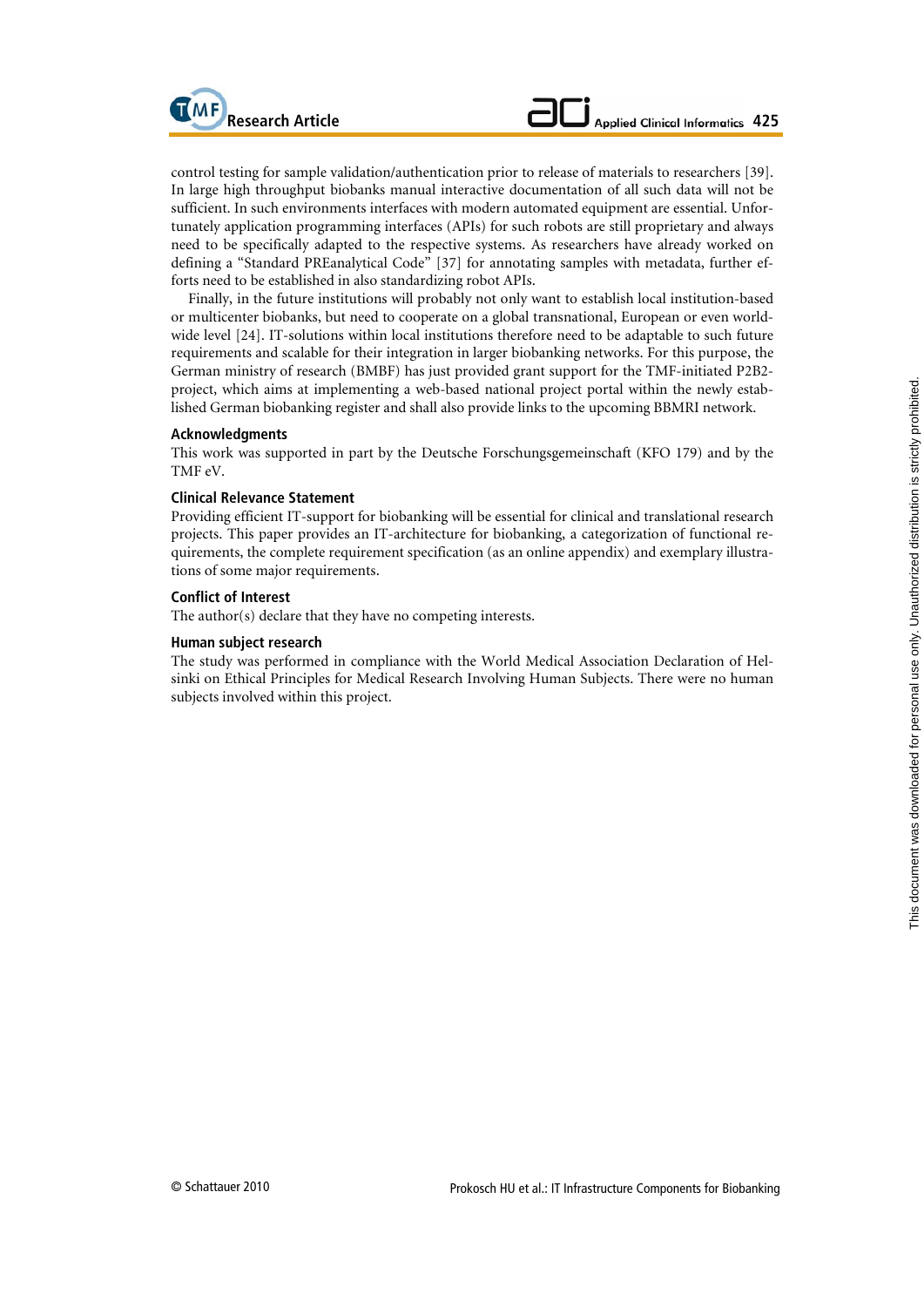

**Fig. 1** Architecture and core components of a biobanking IT infrastructure: primary data sources in green (EDC = electronic data capture system, DB = database, HIS = hospital information system, EMR = electronic medical record); biobanking core components in blue (Org-Data = organizational data on samples and storage locations, CDW = clinical data warehouse, GUI = graphical user interface); integration with transnational, European or world-wide biobanking networks in orange.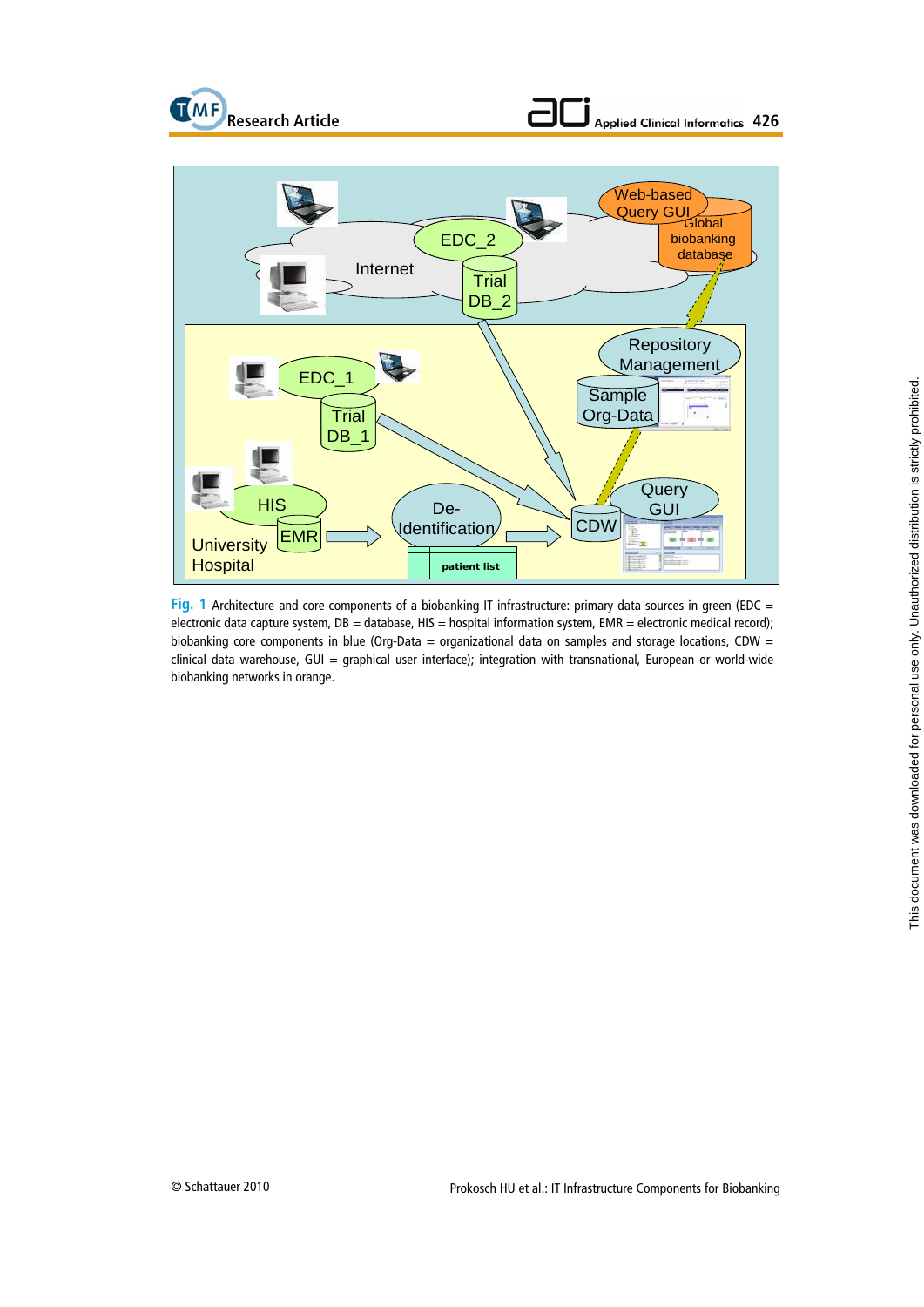**Table 1** Major categories and subcategories of the requirement specification catalog.

**TMF** Research Article

| 1. | Requirements for the organization and management of biobanks                                       |                                                                                                                                           |
|----|----------------------------------------------------------------------------------------------------|-------------------------------------------------------------------------------------------------------------------------------------------|
|    | 1.1                                                                                                | Organizational master data management (projects, institutions, persons, roles)                                                            |
|    | 1.2                                                                                                | Biospecimen storage master data management (storage infrastructure, sample metadata)                                                      |
|    | 1.3                                                                                                | Sampling, sample tracking, sample delivery, sample reception, sample storage and preanalytics (e.g.<br>sample aliquotation)               |
|    | 1.4                                                                                                | Sample administration, management of storage capacities                                                                                   |
|    | 1.5                                                                                                | Management of quality assurance data (e.g. temperature logging)                                                                           |
|    | 1.6                                                                                                | Providing up to date status and history information on every biobank sample                                                               |
|    | 1.7                                                                                                | Providing up to date status information on every storage location and freezer capacities                                                  |
|    | 1.8                                                                                                | Management of sample requests                                                                                                             |
|    | 1.9                                                                                                | Management of sample shipments                                                                                                            |
|    | 1.10                                                                                               | Management of sample analysis results                                                                                                     |
|    | 1.11                                                                                               | Support of basic services and routine processes of a biobank                                                                              |
|    | 1.12                                                                                               | Management of informed consent levels for all samples                                                                                     |
| 2. | Requirements for the querying of clinical annotations and management of sample/project<br>requests |                                                                                                                                           |
|    | 2.1                                                                                                | User-friendly intuitive query module                                                                                                      |
|    | 2.2                                                                                                | Linkage of proband data with associated sample storage locations                                                                          |
|    | 2.3                                                                                                | Creation of research project descriptions and workflow management for receiving project approval by<br>the biobank's scientific committee |
| 3. | Requirements for the creation of clinical annotations                                              |                                                                                                                                           |
|    | 3.1                                                                                                | Flexible design tool for data assessments (electronic case report forms $=$ eCRFs)                                                        |
|    | 3.2                                                                                                | Powerful data validation logic                                                                                                            |
|    | 3.3                                                                                                | Inclusion of standardized international classification systems and nomenclatures<br>(e.g. ICD, ICD-O, ICPM, SNOMED, LOINC)                |
|    | 3.4                                                                                                | <b>Graphical annotations</b>                                                                                                              |
|    | 3.5                                                                                                | Flexible import and export functions                                                                                                      |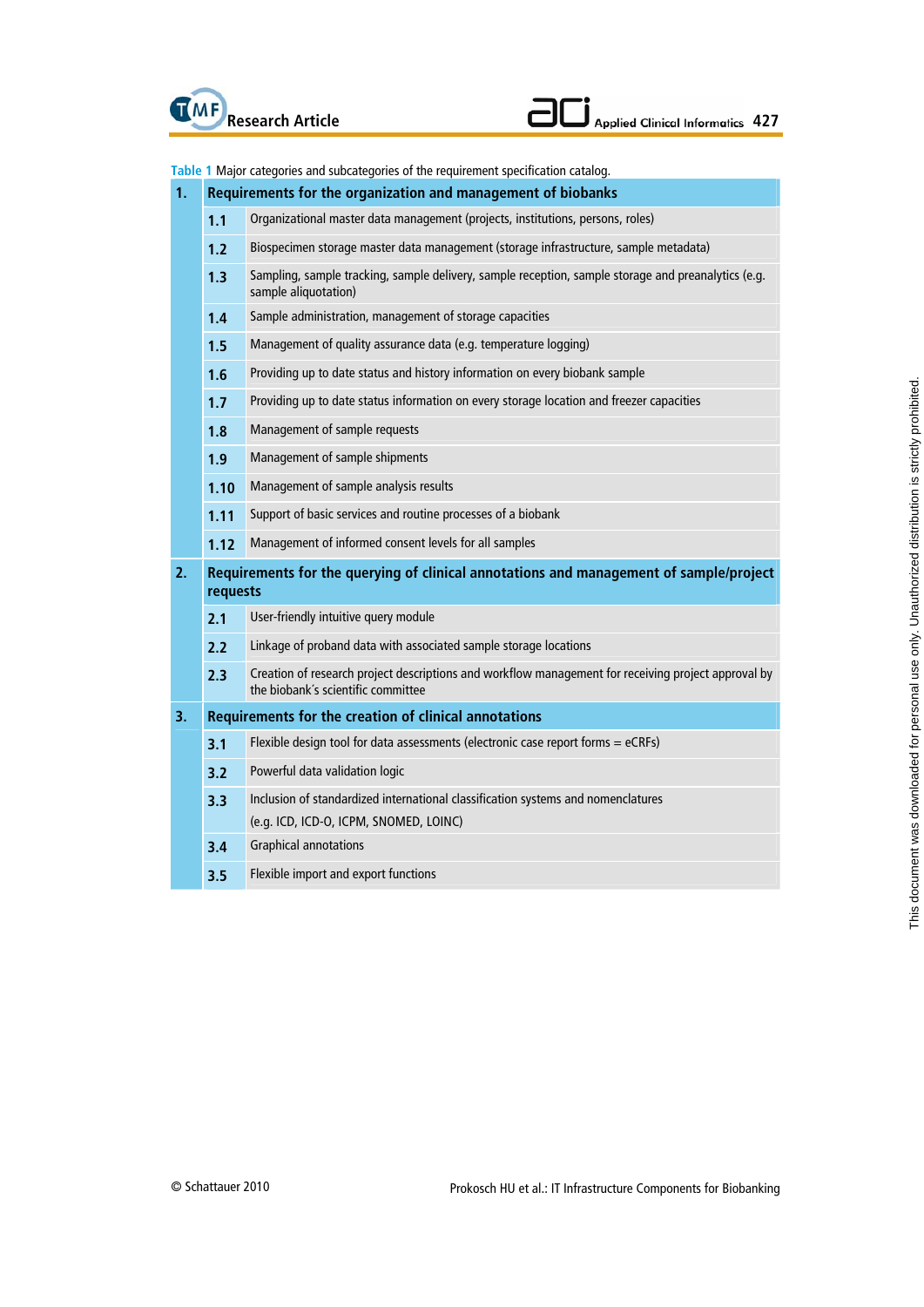# **References**

- 1. Butte AJ. Translational Bioinformatics: Coming of Age. J Am Med Inform Assoc 2008; 15(6):709-714.
- 2. Grant A et al. Integrating feedback from a clinical data warehouse into practice organisation. Int J Med Inform 2006; 5(3-4): 232-239.
- 3. Rubin DL, Desser TS. A data warehouse for integrating radiologic and pathologic data. J Am Coll Radiol 2008; 5(3): 210-217.
- 4. Barrett JS, Koprowski SP Jr. The epiphany of data warehousing technologies in the pharmaceutical industry. Int J Clin Pharmacol Ther 2002; 40(3): S3-S13.
- 5. Dorda W, Gall W, Duftschmid G. Clinical data retrieval: 25 years of temporal query management at the University of Vienna Medical School. Methods Inf Med 2002; 41(2): 89-97.
- 6. Brandt CA et al. TrialDB: A web-based Clinical Study Data Management System. AMIA Annu Symp Proc 2003: 794.
- 7. Sahoo U, Bhatt A. Electronic data capture (EDC) a new mantra for clinical trials. Qual Assur 2003; 3-4: 117-121.
- 8. Cuticchia AJ, Cooley PC, Hall RD, Qin Y. NIDDK data repository: a central collection of clinical trial data. BMC Med Inform Decis Mak 2006; 6: 19.
- 9. Welker JA. Implementation of electronic data capture systems: barriers and solutions. Contemp Clin Trials 2007; 3: 329-336.
- 10. Ene-Iordache B et al. Developing regulatory-compliant electronic case report forms for clinical trials: experience with the demand trial. J Am Med Inform Assoc 2009; 16(3): 404-408.
- 11. El Emam K et al. The use of electronic data capture tools in clinical trials: Web-survey of 259 Canadian trials. J Med Internet Res 2009; 11(1): e8.
- 12. Murray E et al. Methodological Challenges in Online Trials. J Med Internet Res 2009; 11(1): e9.
- 13. Stege A, Hummel M. Erfahrungen bei Einrichtung und Betrieb einer Biobank. Pathologe 2008; [Suppl. 2] 29: 214-217.
- 14. Posch MG et al. The Biomaterialbank of the German Competence Network of Heart Failure (CNHF) is a valuable resource for biomedical and genetic research. Int J Cardiol 2008; 136: 118-111. Doi:10.1016/j.ijcard.2008.03.089.
- 15. Angelow A et al. Methods and implementation of a central biosample and data management in a threecentre clinical study. Computer methods and programs in biomedicine 2008; 91: 82-90.
- 16. Sung NS et al. Central challenges facing the national clinical research enterprise. JAMA 2003; 289(10): 1278-1287.
- 17. Loft S, Poulsen HE. Cancer risk and oxidative DNA damage in man. J Mol Med 1996; 74: 297-312.
- 18. Creation and Governance of Human Genetic Research Databases. OECD Publishing. 25 October 2006. ISBN-92-64-02852-8.
- 19. Yuille M et al. Biobanking for Europe. Brief Bioinformatics 2007. 9: 14-24.
- 20. Patel AA et al. An informatics model for tissue banks lessons learned from the Cooperative Prostate Cancer Tissue Resource. BMC Cancer 2006; 6: 120.
- 21. Patel AA et al. The development of common data elements for a multi-institute prostate cancer tissue bank: the Cooperative Prostate Cancer Tissue Resource (CPCTR) experience. BMC Cancer 2005; 5: 108.
- 22. Ölund G, Lindqvist P, Litton JE. BIMS: An information management system for biobanking in the 21st century. IBM Systems Journal 2007; 46: 171-182.
- 23. Prokosch HU et al. TMF IT Strategie, Teilprojekt 3: Erstellung eines Anforderungskatalogs zur IT-Unterstützung von Biomaterialbanken und Analyse der derzeit in Deutschland verfügbaren IT-Werkzeuge zur Unterstützung des Managements von Biomaterialbanken. TMF Abschlussbericht, 18.1.2010.
- 24. Asslaber M, Zatloukal K. Biobanks: transnational, European and global networks. Brief Funct Genomic Proteomic 2007; 3: 193-201.
- 25. Yuille M et al. The UK DNA banking network: a "fair access" biobank. Cell Tissue Bank 2009; 11: 241-251. Doi: 10.1007/s10561-009-9150-3.
- 26. Asslaber M et al. The Genome Austria Tissue Bank (GATiB). Pathobiology 2007; 74(4): 251-258.
- 27. Viertler C, Zatloukal K. Biobanking and Biomolecular Resources Research Infrastructure (BBMRI). Implications for pathology. Pathologe 2008; 29 (Suppl. 2): 210-213.
- 28. Rudan I et al. "10001 Dalmatians:" Croatia launches its national biobank. Croat Med J 2009; 50(1): 4-6.
- 29. Reng CM, Debold P, Specker CH, Pommerening K. Generische Lösungen zum Datenschutz für die Forschungsnetze in der Medizin. Schriftenreihe des TMF e.V., Band 1, 2006.
- 30. Becker R, Ihle P, Pommerening K, Harnischmacher U. Ein generisches Datenschutzkonzept für Biomaterialbanken (Version 1.0), TMF Bericht, April 2006.